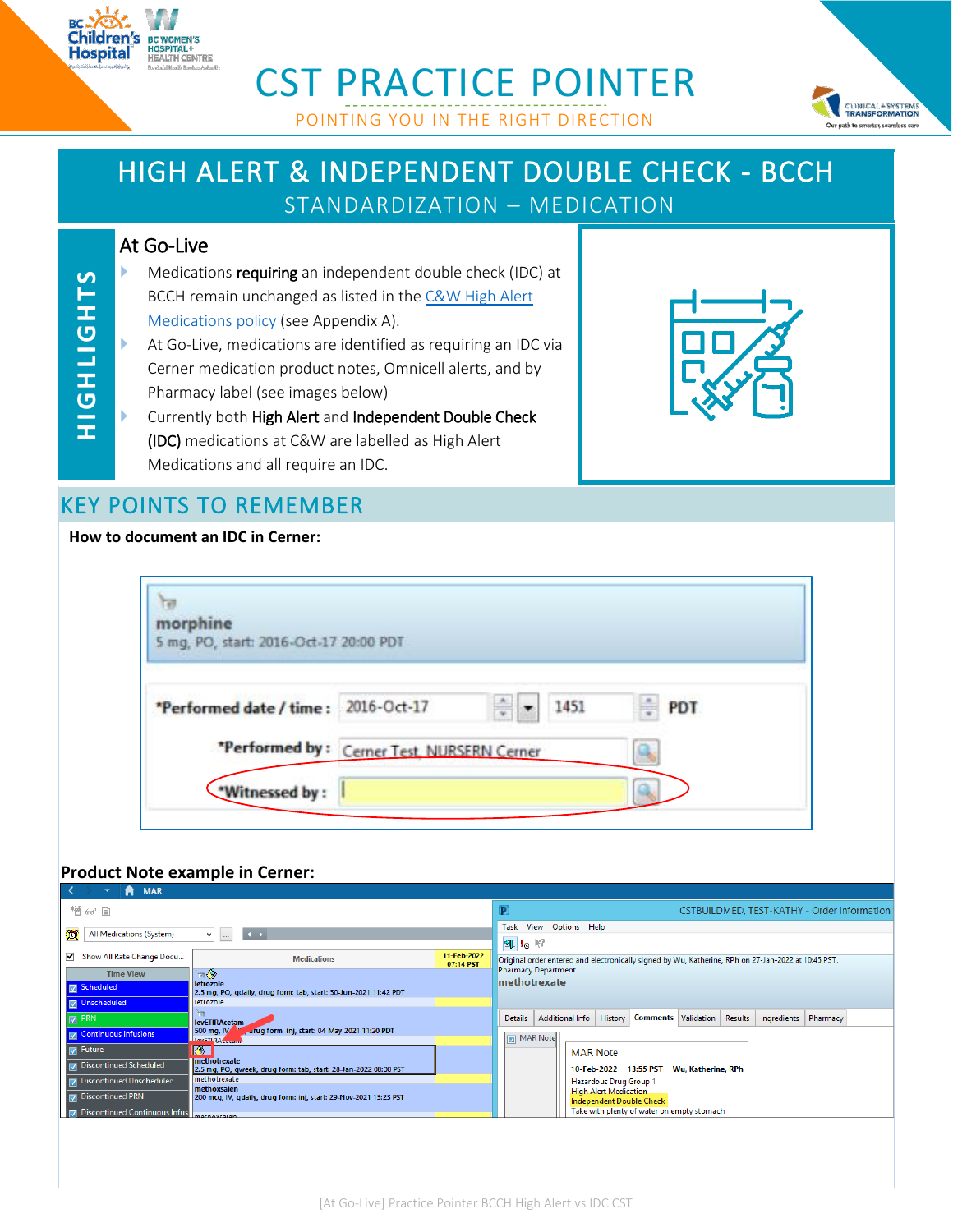

# CST PRACTICE POINTER POINTING YOU IN THE RIGHT DIRECTION



#### **Omnicell Alert example:**

Omnicell provides an alert to staff when medication is removed that requires an IDC (note: this will be implemented *after* Go-Live).

| <b>Remove Meds for: BCSTTIMELESS, AARON</b><br>Allergies: Unknown - Check MAR         |  |  |  |
|---------------------------------------------------------------------------------------|--|--|--|
| methotrexate 2.5mg TAB                                                                |  |  |  |
| Alert:                                                                                |  |  |  |
| High Alert Medication - Independent Double Check Required. Do you<br>wish to proceed? |  |  |  |
| <b>YES</b>                                                                            |  |  |  |
| NO - touch CANCEL ITEM button to exit                                                 |  |  |  |
|                                                                                       |  |  |  |
|                                                                                       |  |  |  |
| Select the response and press the OK button or ENTER when done.                       |  |  |  |

**Pharmacy Label example:**

|          | <b>CSTBUILDMED, Test - kathy</b><br>MRN 740012521 ENC 7400000026656<br>ORD: 923746413                                                          | SPH 5A 5012 02 |
|----------|------------------------------------------------------------------------------------------------------------------------------------------------|----------------|
|          | methotrexate 2.5 mg tab                                                                                                                        |                |
|          | <b>Hazardous Drug Group 1</b><br><b>High Alert Medication</b><br><b>Independent Double Check</b><br>Take with plenty of water on empty stomach |                |
| 23851603 | filled by: _______<br>checked by:<br>fill: 2022 - Feb - 10<br>qty: 1 tab<br>8<br><b>SPH St Pauls Hospital</b>                                  | MEDLBI         |